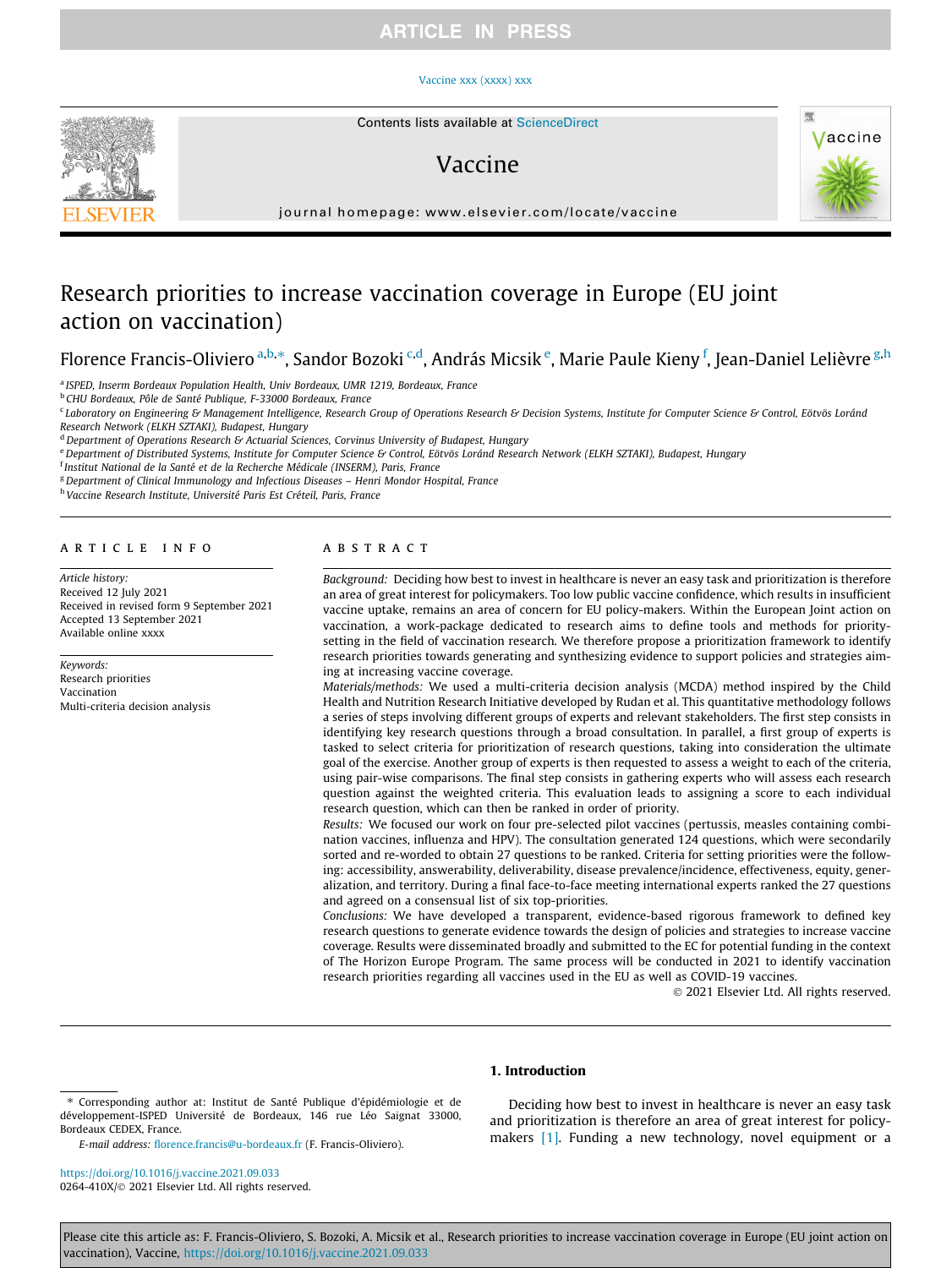# F. Francis-Oliviero, S. Bozoki, A. Micsik et al. Vaccine xxx (xxxx) xxx

next-generation treatment need to be carefully analysed to ensure that the funds will be used efficiently, in a transparent way and will address unmet needs. Funding health research programs is no exception. Among many diverse projects, without certainty on outcomes or impacts, funders have to choose the most promising ones, which will best enable them to design and implement effective policies and strategies, and through those reach policy goals [\[2,3\].](#page-5-0)

To address these challenges multiple criteria decision analysis (MCDA) have been developed and are widely used in different areas to prioritize investments  $[4]$ . Many methods exist, which share common principles: gathering all stakeholders to hear all points of view, and evaluating in a systematic way options to ensure a transparent, consensual and equitable decision [\[2,4,5\].](#page-5-0) Some of these methods have been specifically developed to prioritize research options  $[6-8]$ . Indeed, it appears essential to ensure that allocation of fund is transparent and aligned with unmet needs, particularly in the health research field where ethics should be a critical consideration [\[2\]](#page-5-0).

Regarding public health-driven vaccine and vaccination research, unmet needs concern in particular research addressing low vaccine confidence and uptake, especially in Europe [\[9–12\].](#page-5-0) In this context, the European Commission launched in 2018 a European Joint Action on Vaccination (EU-JAV). This project, which is co-funded by the European Commission and countries themselves, aims at improving vaccination coverage among European citizens and at fighting vaccine preventable diseases  $[13]$ . A part of this project (Work-Package 7) is dedicated to research: its objectives are 1) to define tools and methods for priority-setting in Europe in the field of vaccination research, and 2) to identify mechanisms to increase collaboration and cooperation in vaccine and vaccination research and research funding programmes among European Member States. The first part of these objectives is described and discussed in this article. The study did not require ethical approval or consent from participants.

# 2. Results

# 2.1. Selection of a priority setting methodology

Prior to deciding which methodology would be best suited for prioritizing research options on vaccine and vaccination research, we undertook a review of the literature on this topic and identified best practices. Three systematic approaches, particularly adapted to research questions prioritisation, were assessed as of particular interest: 3D CAM approach[\[6,14\]](#page-5-0), essential national health research (ENHR[\)\[7\]](#page-5-0) and Child Health and Nutrition Research Initiative (CHNRI[\)\[8,15,16\].](#page-5-0)

Following literature review and interviews with experts in the field, we chose a MCDA methodology inspired by the Child Health and Nutrition Research Initiative (CHNRI), to construct our prioritisation framework [\[8\].](#page-5-0) Indeed, this method builds on experiences with earlier methods. It could easily be adapted to our context and allowed us to take into account stakeholder's preferences.

The prioritization process was conducted in accordance with best standards of transparency and rigour [\[5,4,17\]](#page-5-0). The CHNRI method proposes to prioritise health research investments at any level (institutional, regional, national, international, or global). It follows a series of steps [\(Fig. 1](#page-2-0)). Below, we briefly describe how the overall CHNRI method was adapted to the purpose of the EU JAV project.

1. Selection of the managers of the process, definition of the scope and identification of experts for each step

The managing team (MT) was composed of three EU-JAV members. Two experts in mathematics and voting from SZTAKI Institute (Hungary) developed the algorithms and web-based surveys for the weighting of criteria and final ranking steps.

To ensure transparency, an external observer was mandated to review the results of the first steps of the process and to participate in the final face-to-face meeting.

Managers of the process had the following roles:

- Ensure transparency and define the appropriate methodology to conduct the process,
- Define the precise scope of the process,
- Ensure its feasibility,
- Select stakeholders for each step,
- Communicate results.

The MT defined the scope of the prioritization process and disseminated it through EU-JAV partners. The objective of the process was to define research priorities in Europe in the field of vaccine and vaccination research. The MT propose to focus initially on four pilot vaccines (Measles-containing combination vaccines, Pertussis, Influenza and HPV vaccines) that cover the different ages of life and with a particular interest for public health research aiming at improving vaccination coverage, and not focusing on development of novel vaccines. This choice was then validated by the other participants in the EU-JAV

Secondly, the MT selected stakeholders to represent different geographic areas in Europe, expertise and fields of practice. Some had already participated in other prioritisation process. The list of stakeholders was constituted through gathering names from different sources (internet, EU-JAV-partners, direct solicitation of vaccine experts). More than 100 individuals were identified, representing researchers, funders, civil society, health care workers' associations and the vaccine industry.

While all these 100 + experts were asked to propose key research proposals, three distinct subgroups of experts were constituted to participate in the individual steps of the prioritisation process. Indeed, best practices dictate that experts should be different for each step, to avoid bias and not to be influenced in their choice by their knowledge of the results of the preceding step. Only one expert was invited to participate to criteria definition and its weighting to ensure continuity between these two closely related steps.

MT was also in charge of communication throughout the project. Given the diversity of topics and fields of expertise gathered in this process, a major success element was to ensure an appropriate understanding of all. This concerned redaction of explaining documents as well as animation of meetings.

## 2. Identification of key health research options

Rudan defines four categories of research topics according to the level of detail of the question: research domain, avenue, option and question [\[8\].](#page-5-0) Research domains and avenues are very broad concepts and correspond to the scope of the prioritization process (increase vaccination coverage) and to large objectives such as ''measuring the disease burden", respectively. The MT decided to prioritise both ''research options, [which] should correspond to the level of 3-to-5-y research programs" and research questions, which are more specific and ''should correspond to the title of individual research papers". In the following text the terms ''options" and ''questions" will be used indifferently.

To identify key research options, the MT organized a broad consultation through the EU-JAV website and identified stakeholders were contacted directly by email. Solicited questions covered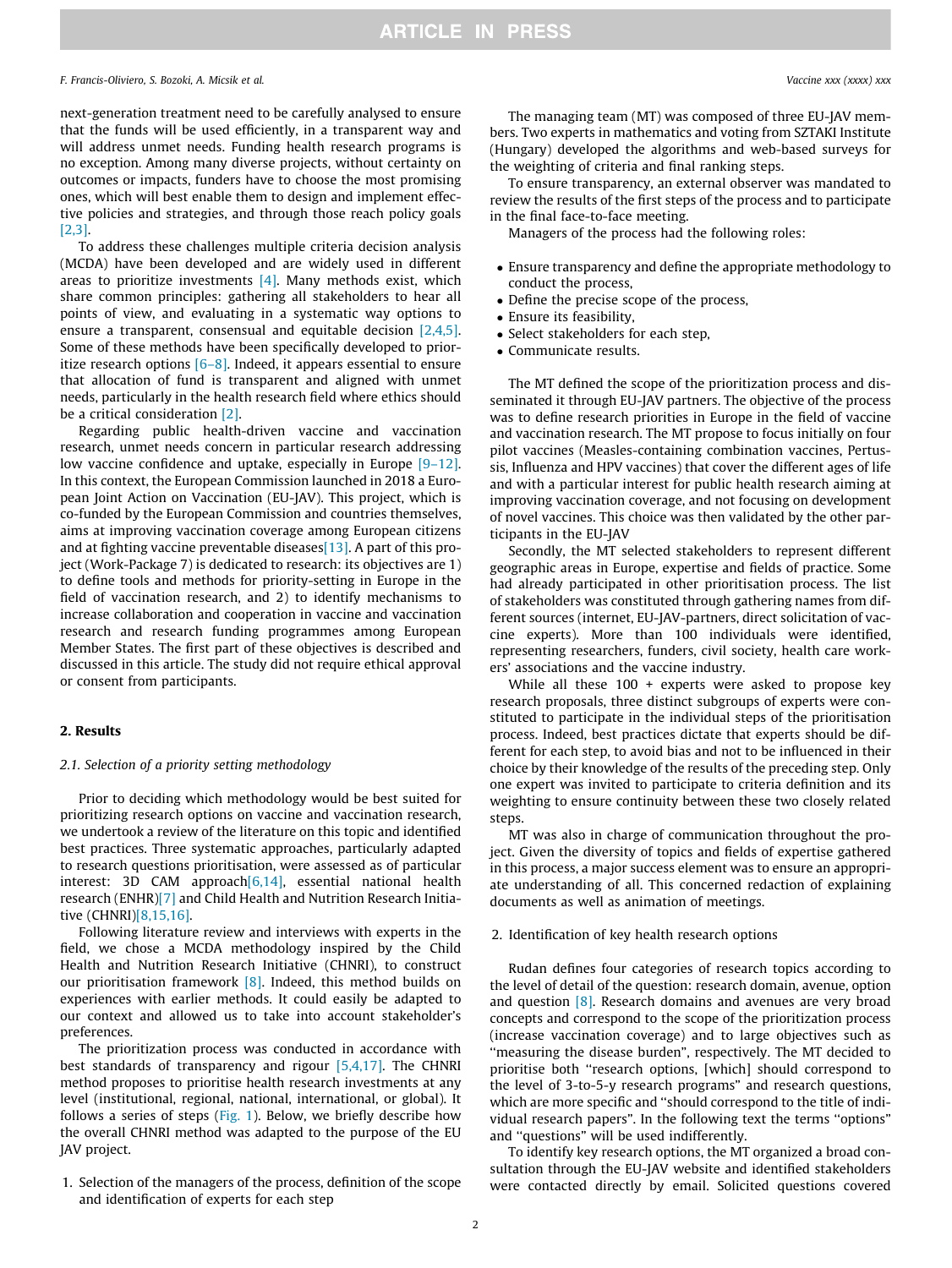# **ARTICLE IN PRESS**

#### <span id="page-2-0"></span>F. Francis-Oliviero, S. Bozoki, A. Micsik et al. Vaccine xxx (xxxx) xxx



Fig. 1. Steps of the prioritisation process.

various fields of research: epidemiology, clinical research, social sciences and targeted specifically one of the four pilot vaccines or vaccination in general. Contributors were asked to concentrate on research propositions needing 3 to 5 years' research to generate results.

The MT secondarily sorted and consolidated the research propositions collected. Duplicates and out-of-scope questions were removed, and questions were combined or split as necessary. Finally, some questions were rephrased when needed to clarify concepts.

In total, 124 questions were initially proposed by 37 persons, which resulted into 27 unique research options after initial sorting (Table 1 and Annex 1). Beyond generic topics which could be applied to all vaccines currently used in the EU, the majority of research options targeted influenza vaccine and more specifically issues related to its effectiveness, its mode of delivery, or guidelines regarding vaccination schedule. Questions regarding HPV vaccines concerned mainly vaccine hesitancy, with research options focusing on communication, notably through social media. Questions regarding pertussis vaccine focused on vaccination schedules and strategies, such as cocooning.

The MT then performed a literature review on each of the 27 research options and summarized state-of-the-art knowledge regarding the question topic in order to help experts in charge of the final ranking.

# 3. Choice of criteria

This step consisted in selecting and developing appropriate criteria to assess research options during the final ranking. These criteria should be applicable to each research option, and should be broad enough to assess all types of research. Great attention was paid to wording, as it is essential that all stakeholders in charge of the ranking understand the same.

An initial list, inspired from Rudan et al, and adapted to the specific context, was prepared by the MT and proposed to the dedicated expert group prior to a videoconference organized to discuss the matter and reach consensus on the list of criteria  $[8]$ . This list includes the following criteria: Accessibility, Answerability, Deliverability, Disease prevalence/incidence, Effectiveness, Equity, Generalization, and Territory ([Table 2](#page-3-0)). For each criterion, the MT wrote related sub-questions to help define its outline. However, criteria weights (see below) have been defined at criteria level.

#### Table 1

Number of questions categorized according to vaccine and discipline.

#### 4. Weights of criteria

A new dedicated group of six experts was then requested to assign a weight to each of the criteria. These weights can be viewed as coefficients assigned to each criterion to reflect their relative importance.

The SZTAKI Institute developed a web-based survey to determine weights through 28 pair-wise comparisons (12 comparisons for each experts). The survey asked to compare criteria by pairs and to distribute 100% among them according to their relative importance by moving a cursor between the two extremities of a line. Pairs were chosen such that every criterion is compared to three others in order to have a sufficient level of redundancy to make the results robust against the natural and unavoidable errors of estimation during the comparison procedure [\[18\]](#page-5-0).

Based on the experts' individual ratings, both algorithms in resulted in, up to rounding, the same score to each criterion [\[19\].](#page-5-0) Results were discussed in a dedicated meeting to reach consensus.

As it is intended to use the same weighted criteria to run a second prioritization exercise in 2021, weights are not included in the present article.

# 5. Final ranking of the research options

Seven international experts in vaccinology from different fields (human and social sciences, epidemiology, virology, politics, health administration) and dedicated to this task assessed each of the 27 research questions against the pre-defined weighted criteria. A survey was shared with them before the meeting. It asked them to attribute for each research question a mark (from 0 to 3) for each of the 8 criteria considered. The mark was to be interpreted as follows: 0: very bad / 1: rather bad / 2: rather good / 3: very good with respect to the criterion considered.

Once the preliminary survey was filled individually, experts discussed results during the face-to-face meeting.

# 2.2. Results of the prioritization exercise

The 27 research options were sorted into three tiers as presented in [Table 3](#page-4-0). Like the 124 initial questions, the final 27 were diverse in terms of disciplines (e.g. epidemiology, human and social sciences, clinical research) and many were relevant to all four pilot vaccines.

|                                  | General | Influenza | Pertussis | Measles combination | <b>HPV</b> | Total |
|----------------------------------|---------|-----------|-----------|---------------------|------------|-------|
| <b>Human and Social sciences</b> | 24      | . .       |           |                     |            | 48    |
| Clinical research                |         |           |           |                     |            |       |
| Epidemiology                     |         |           |           |                     |            | 21    |
| Other                            | 24      |           |           |                     |            | 34    |
| <b>Total</b>                     |         | -         | 14        | $\sim$              | 10         | 124   |
|                                  |         |           |           |                     |            |       |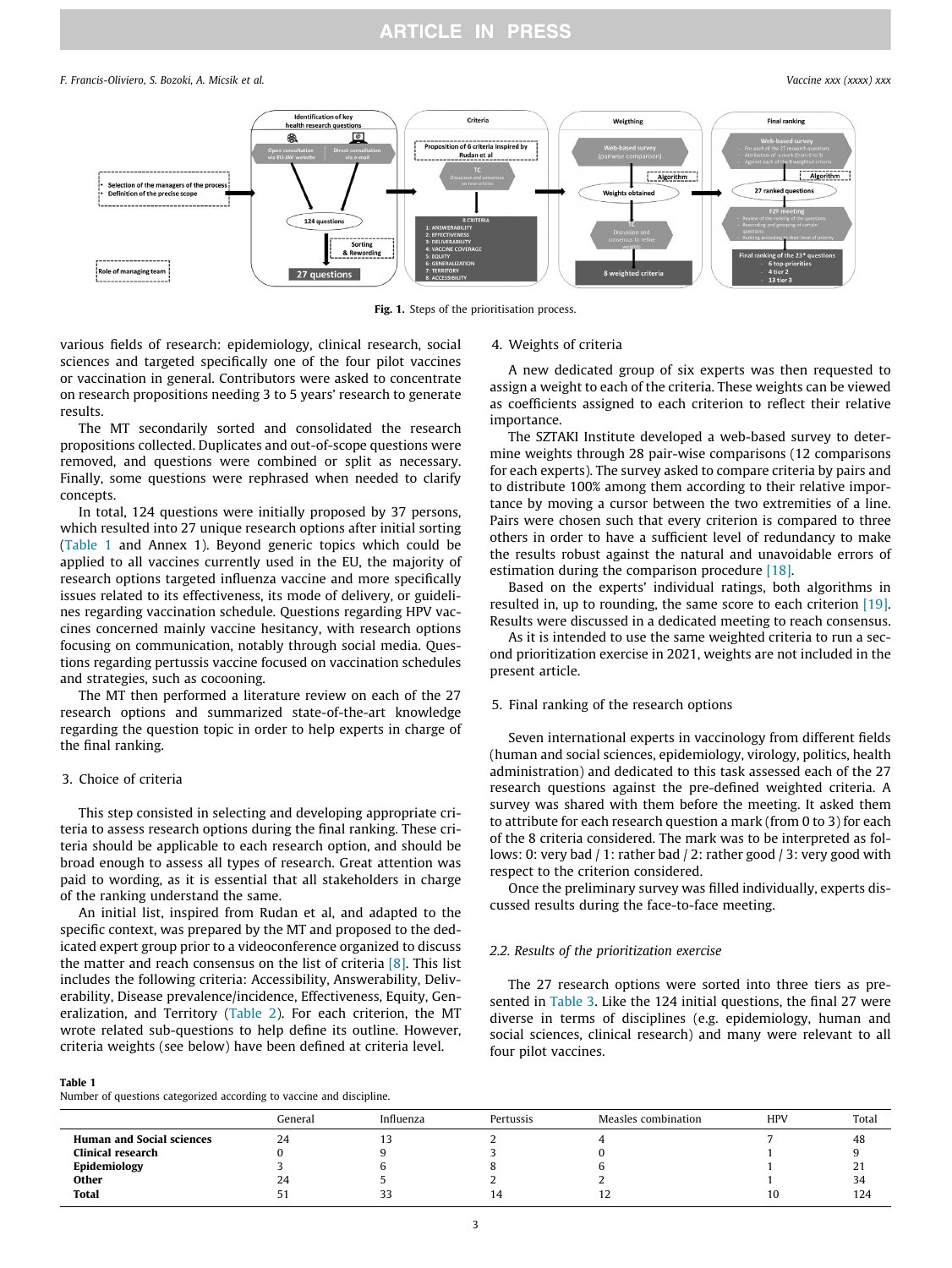# **ARTICLE IN PRESS**

#### <span id="page-3-0"></span>F. Francis-Oliviero, S. Bozoki, A. Micsik et al. Vaccine xxx (xxxx) xxx

#### Table 2

### List of criteria and related sub-questions.

#### CRITERION 1: ANSWERABILITY (is the research question valid, feasible, acceptable?)

- 1. Would you say the research question is well framed and expected results are well defined?
- 2. Based on: (i) the level of existing research capacity in proposed research and (ii) the size of the gap from current level of knowledge to the proposed endpoints; would you say that a study can be designed to answer the research question and to reach the proposed expected results of the research?
- 3. Do you think that a study needed to answer the proposed research question would obtain ethical approval without major concerns and that the proposed intervention would be acceptable?

#### CRITERION 2: EFFECTIVENESS – will results obtained lead to improved vaccine intervention and have sustainable effect over time?

- 1. Based on the best existing evidence and knowledge, would the intervention which would be developed/improved through proposed research be efficacious? 2. Based on the best existing evidence and knowledge, would the intervention which would be developed/improved through proposed research be effective within the current regulatory and data standard environment?
- 3. Do you think that the interventions which would be developed/improved through proposed research will have prolonged or sustainable effectiveness over time?

#### CRITERION 3: DELIVERABILITY – can the results of the research be translated into policy (technically, financially and politically)?

- 1. Taking into account the technical complexity of sustainably improving vaccination coverage, are interventions based on evidence generated through this research likely to be translated into policy and delivered?
- 2. Taking into account the resources available to implement vaccine-related interventions would interventions based on evidence generated through of the research project be affordable?
- 3. Taking into account government capacity and partnership requirements are interventions based on evidence generated through this research likely to be translated into policy?

#### CRITERION 4: VACCINE COVERAGE – will implementation of the results of the research significantly to impact epidemiology of the corresponding infection

1. Taking into account the results of proposed research under an ideal scenario, would you say that the successful reaching of research endpoints would have a capacity to increase vaccination coverage significantly?

# CRITERION 5: EQUITY – will implementation of the intervention being researched increase equity?

- 1. Would you say that the underprivileged or particular target groups or communities would be the most likely to benefit from the results of the proposed research after its implementation?
- 2. Would you say that the proposed research has the overall potential to improve equity in vaccine coverage in the long term (e.g. 10 years)?

#### CRITERION 6: GENERALIZATION– how generalized would the results be beyond the 4 pilot vaccines

1. In your opinion, is the research question specific of only one of the pilot vaccines?

2. If the research question is specific of one of the pilot vaccines, would you say that the results of the research question could be generalizable to others vaccines?

3. Would you say that the research question is of general relevance to potentially all vaccines used in EU vaccination programs (i.e. non-specific of any vaccine)?

#### CRITERION 7: TERRITORY – would interventions being researched be applicable to all EU countries and low and middle-income countries?

- 1. Would you say that the issue addressed by the research question is shared by several countries across the EU?
- 2. Would you say that the results of the research question would be generalizable to most countries in the EU?
- 3. Would you say that the results of the research question would be generalizable to areas with less financial resources and amenable to a cross-border healthcare?

# CRITERION 8: ACCESSIBILITY – how accessible would this research be for scientists and the public

1. Based on the best existing evidence and knowledge, would you say that results of the research would have a high potential of publication, even if results are negative or inconclusive?

2. Would you say that results of the research would be easily understood by the general population?

Tier 1 contains the six top-priority options. Experts prioritized into tier 1 a majority of questions regarding influenza vaccine  $(n = 3)$  and more specifically its effectiveness  $(n = 2)$ .

Tier 2 contains 4 research options. Three of them propose new ways to explain and/or fight vaccine hesitancy across Europe: specific healthcare worker's education and training, youth education through serious games (for example), and deciphering the root causes of vaccine hesitancy regarding HPV vaccine. The last tier 2 priority proposes clinical research to evaluate the effect of pertussis vaccine on pathogen carriage.

Third tier's 17 questions were considered as either out of scope or as lower priority options according to experts. Among them, six concerned vaccine hesitancy, six were related to vaccine schedules (impact of the vaccination of new groups, e.g vaccination of children against influenza, and three others were epidemiological questions (evaluation of immunity conferred by vaccines etc...).

# 3. Discussion and limitations

The objective of this pilot prioritization process was to establish a framework and secondarily to define a first priority-list of research options to address low vaccination coverage in Europe. to the pilot exercise focused on four vaccines: measlescontaining combination vaccines, pertussis, influenza and HPV vaccines. After this first pilot phase, strengths and limits of the methodology were identified, as well as ways to improve the process in order to prioritize research options relevant to all vaccines used in Europe. It is planned to continue this exercise with a new list of questions covering all available vaccines, given the current context of the SARS-CoV-2 pandemic, the prioritization process will also include a focus on COVID-19 vaccines, and will attempt to identify research questions which will need urgent response to facilitate uptake of these new vaccines.

The methodology used to perform the prioritization exercise was chosen after extensive literature review and interviews with experts. It ensured transparency and followed a series of rigorous steps. Consultations through videoconference or face-to-face meetings allowed stakeholders to express their opinions and led to consensual decisions. This qualitative aspect of the process completes more quantitative ones and ensure that all results are thoroughly discussed before validation.

Stakeholders involved were representative of different fields of research (e.g. social sciences, epidemiology, immunology, physicians) and/or practice (e.g. experts from regulatory agencies, from NITAGs), but unfortunately not all EU countries were represented. Indeed, and in spite of repeated attempts to involve experts from Southern EU countries, most individuals volunteering to engage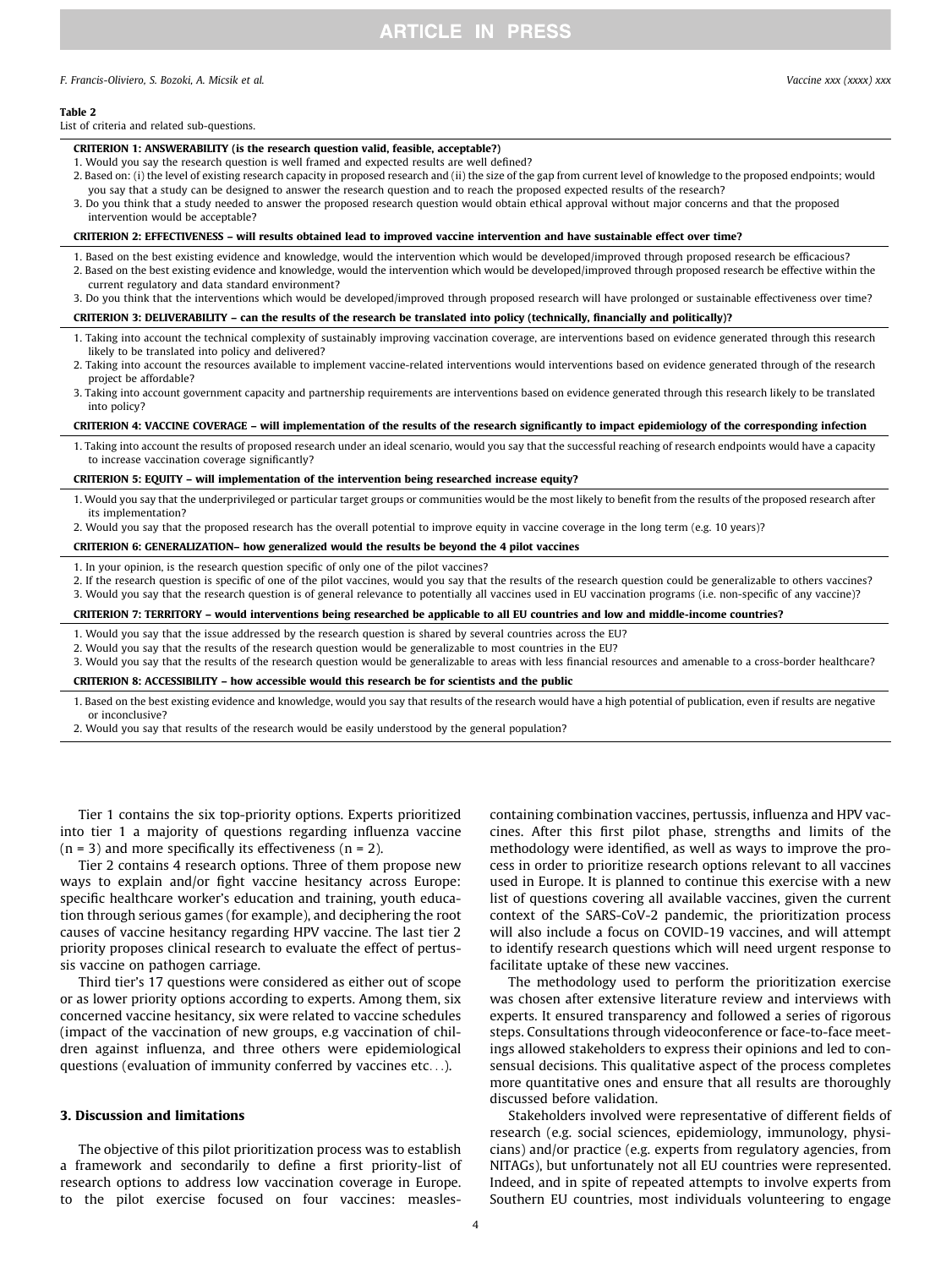# <span id="page-4-0"></span>F. Francis-Oliviero, S. Bozoki, A. Micsik et al. Vaccine xxx (xxxx) xxx

Table 3

List of ranked research questions.

#### Tier 1 priority list (not in order of priority)

Assess and compare strategies for systematic measles vaccination catch-up in adolescence/adulthood for people who missed vaccination during childhood, in view of increasing immunity against measles in the population.

To perform a review of evidence and impact of various social media interventions on the perception of HPV vaccination in adolescents and their close adult parents/guardians.

Explore the acceptability of the systematic use of tetravalent (DTPolio + Pertussis) vs trivalent (DTPolio) for revaccination during adulthood. Investigate the effectiveness of various influenza vaccine formulations and products (LAIV, high-dose, adjuvanted, QIV vs TIV, cell-based vaccines, recombinant

vaccines) in key target groups, i.e. (very) young children, individual > 65, frail and institutionalized older persons.

Evaluate the effectiveness in children of various ages, on protecting vulnerable persons (in particular elderly family members) against influenza.

Investigate across Europe whether and how much authorizing pharmacists to administer seasonal influenza vaccine to the general population increases influenza vaccination coverage.

# Tier 2 priority list (not in order of priority)

Conduct cluster randomized trials of various (including AIMS) methods for vaccine conversations in countries in which the HCW who is the main source of vaccine information (either GPs and paediatricians, or nurses) is trained and evaluated. Outcome measures (using standardized and validated scales) would include HCW competencies, HCW acceptance and self-perceived efficacy in advocating vaccination and influencing attitudes in the general population.

The objective of the research is to decipher the basis of the current disparities in terms of acceptability (for girls and boys and their parents/guardians) of HPV vaccination between different European countries in order to help optimizing policies and communication.

The objective of the research is to study through an intervention study (RCT or cluster randomized) whether different types of pertussis vaccines can have an impact on carriage of the pathogen.

Investigate and compare in various European cultural contexts the best learning methods to teach children, youth and other target populations about infectious diseases and vaccines as to develop scientific critical thinking and digital literacy. Serious games or other types of games or applications should be investigated.

#### Tier 3: Not a priority and/or out of scope research questions<sup>\*</sup>

Investigate the impact of vaccination (e.g. influenza, pertussis, pneumococcus) in preventing unwarranted use of antibiotics and in combating anti-microbial resistance. Conduct seroepidemiological studies of measles immunity and surveys of vaccine acceptance (including in countries with different vaccination schedules) in HCWs, starting from those at close contact with susceptible infants and immunocompromised patients to understand i) their immune status against measles, ii) their attitude vs measles vaccination and iii) potential interventions to improve measles immunity in Europe. This study could be complemented by comparing results obtained in countries with different policies on measles HCW vaccination (e.g. Finland introduced mandatory measles vaccination in 2018 for all HCW taking care of vulnerable patient).

- Further research the role of "moral values" (e.g. cleanliness, liberty, purity) in vaccine acceptance. Develop value focused messages and evaluate the efficiency of the approach. Studies ideally would be designed as a combination of analytic and interventional research, for example combining qualitative methods and discrete choice experiments to identify and pretest optimized communication content and randomized controlled studies to test them. Studies must include population subgroups in terms of age, socio economic status and vaccine hesitancy, and could be conducted in parallel in several countries.
- Investigate how the sources of funding (public vs private) provided for vaccine evaluation, and more broadly suspicion of conflicts of interest, influence HCW and/or population trust in vaccine recommendations and drive vaccine hesitancy?
- The objective of the research is to understand determinants of the low acceptability of influenza vaccine by comparing it to the tetanus vaccine (which has good acceptability). This should include -among others -the analysis of parameters such as the age at vaccination, perception of disease severity, the real or perceived safety of the vaccines, their effectiveness. In order do not only study the intention to vaccinate but actual rationale of having made the decision and agreeing to the action, the survey should identify those who ended up taking the vaccine vs. those who did not.
- Evaluate in various European settings the acceptance and preferences of parents to vaccinate children of different ages against influenza, with the goal to provide indirect protection to vulnerable persons (in particular elderly family members).
- Investigate the impact of seasonal flu vaccination (using various influenza vaccine formulations, e.g. inactivate, adjuvanted, live attenuated vaccine) of very young children on imprinting their immune responses to different influenza subtypes and assess whether such imprinting might render them more susceptible towards pandemic influenza. This should best be done in countries with access to register linkage as the sample size needs are mst likely very large.

The objective of the research is to study vaccine coverage and effectiveness in high risk population (ie patients with lung diseases, immunosuppressed patients...). Vaccines under consideration are pertussis (if numbers allow), influenza and pneumococcus.

- The objective of the research is to perform a comprehensive review of the different vaccine schedules for measles vaccination used in Europe in term of acceptability, immunogenicity and impact on disease incidence. This study should be inspired by a very recent systematic review on this (Hughes et al 2019 in press).
- Conduct seroepidemiological studies of measles immunity and surveys of vaccine acceptance (including in countries with different vaccination schedules) in HCWs, starting from those at close contact with susceptible infants and immunocompromised patients to understand i) their immune status against measles, ii) their attitude vs measles vaccination and iii) potential interventions to improve measles immunity in Europe. This study could be complemented by comparing results obtaines in countries with different policies on measles HCW vaccination (e.g. Finland introduced mandatory measles vaccination in 2018 for all HCW taking care of vulnerable patient).
- The objective of the study is to perform a comprehensive review of measles transmission from vaccinated individuals.

The objective of the research is to decipher the mechanisms of MCV vaccine failure.

Based on the fact that HPV is more immunogenic in younger age groups and that immunogenicity decreases with sexual debut, the objective of the research is to perform behavioural research to assess acceptability of HPV vaccination in the 9-10y age group.

The objective of the research is to assess the effectiveness of HPV vaccination as part of the routine early childhood immunisation schedule.

The objective of the study is to define the best age group for introducing HPV vaccination (e.g. balance between -the age of first sexual intercourse and the age at which an individual can decide for himself; -the immunogenicity of the vaccine, which is better the younger one gets it; -association with various functional disorders, which tend to be less when given at younger age).

Experts agreed by consensus that these proposed research questions were falling into Tier 3 because they were out of scope, or lower priority questions.

into the prioritization process were from Nordic and Western European Countries. However, we believe that this had little impact because several experts had responsibilities at the European level, which gave them a European point of view.

If globally the prioritization process showed its interest and seemed relevant and reliable to all the actors involved, the most complex and limiting step seems to us to be the determining one of the initial collection of questions. Despite thorough explanation of the scope of the prioritization process, many proposed research

options/questions were irrelevant (development of new vaccines for example), or had already been answered in the literature. This points to the fact that it is very important to improve the understanding of all stakeholders of the precise scope of the process, through better communication tools and targeted outreach. Civil society representatives were contacted by email to provide research options/questions. Unfortunately, despite several reminders, it proved difficult to engage them into the process. Likewise, despite several attempts, no question was proposed by patients'

5